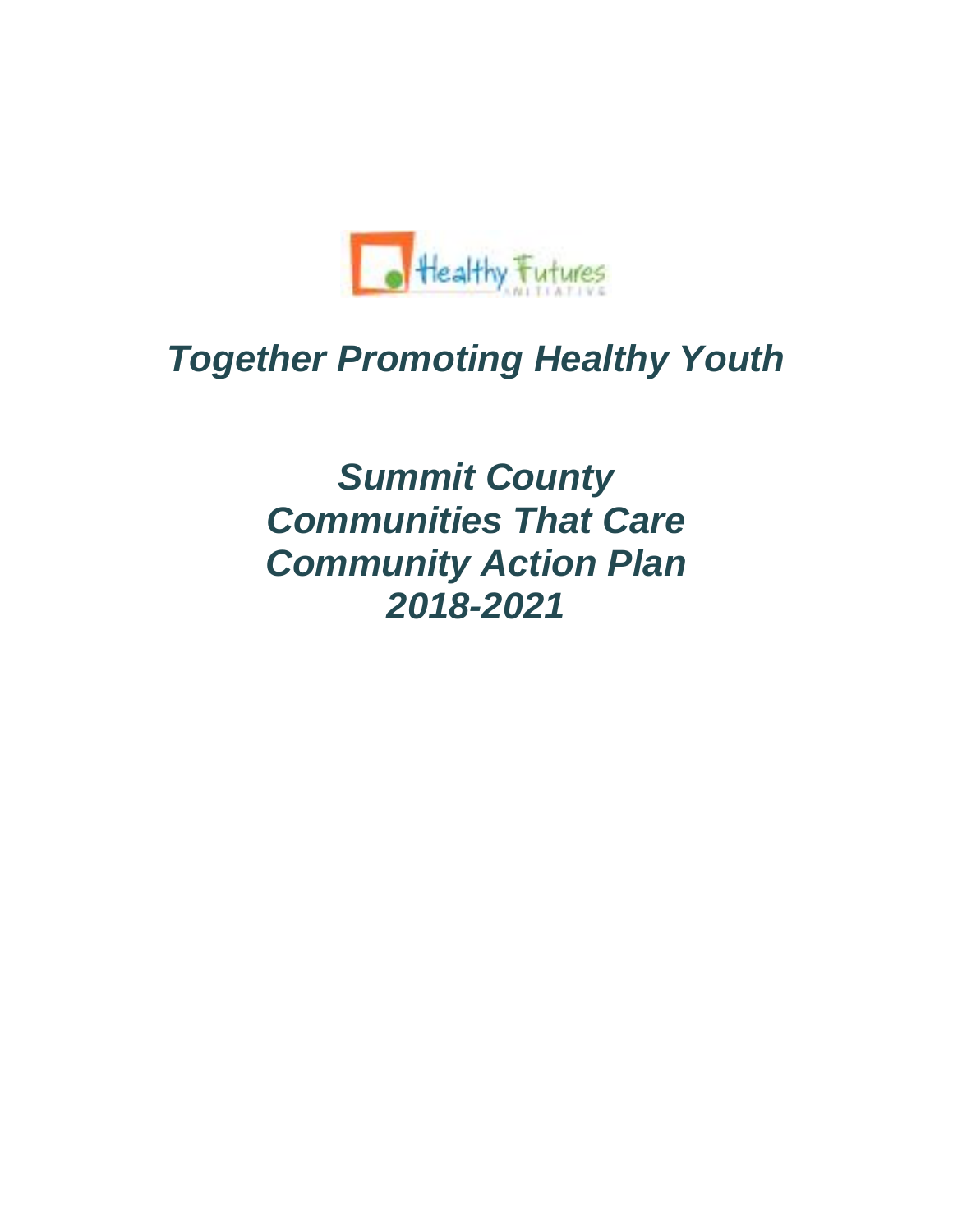### **Executive Summary**

Summit County Communities That Care has an important mission and vision to improve youth health in our community:

**Mission**: To promote healthy development, improve outcomes and reduce problem behaviors among youth in Colorado though the following objectives:

- 1. Reduce risk and increase protective factors commonly associated with underage use or abuse of substances as measured by the Healthy Kids Colorado Survey.
- 2. Delay initiation and reduce current use of marijuana, alcohol, and opioids among middle and/or high school students

**Vision:** Summit County is a diverse community, actively supporting and inspiring youth and families to live, work, and play responsibly throughout life.

Our goal is to reduce the following youth risk behaviors in our community:

**Substance Abuse:** As reported in the 2015 Health Kids Colorado Survey, youth in Summit County High School report high levels of marijuana (19.4% have used in the last 30 days, HKCS 2015) and alcohol (32.2% have drank in the last 30 days, HKCS 2015).

**Mental Health:** As reported in the 2015 Health Kids Colorado Survey, youth in Summit County High School, 25.4% of students felt sad or hopeless almost every day for 2+ weeks.

This plan describes the ways to address the priority risk and protective factors identified in Summit County's Communities That Care effort. The Communities That Care system is a way for members of a community to work together to promote positive youth development. The system was developed by the Social Development Research Group at the University of Washington. Their research has identified risk factors that predict youth problem behaviors and protective factors that buffer children from risk and help them succeed in life.

In May, 2017 the Risk- and Protective-Factor Assessment workgroup identified two risk and one protective factors as priorities for community planning: low neighborhood attachment and community disorganization, favorable attitudes towards the problem behavior, and community opportunities for prosocial involvement. From June to November, 2017, The Resources Assessment workgroup then completed an assessment of the prevention strategies and programs that address these priorities in the community, and identified gaps in those resources, along with the community's capacity to implement strategies and programs to fill the gaps.

The drafting of this document, the Summit County Community Action Plan, was the next step in the Communities That Care process. In December 2017, members of the Key Leader and Community Board attended the Community Planning Workshops.

Key Leader and Community Board members selected research-based community-level strategies focused on policy, community outreach, and environmental change, as well as evidence-based programs to address priority risk and protective factors at meetings in January and February, 2018. Key Leader and Community Board members drafted community-level outcomes to help define the desired changes for the Summit County community and measure the progress toward those outcomes. Community-level outcomes include behavior and risk-and protective-factor outcomes. In addition, implementation outcomes were also finalized at these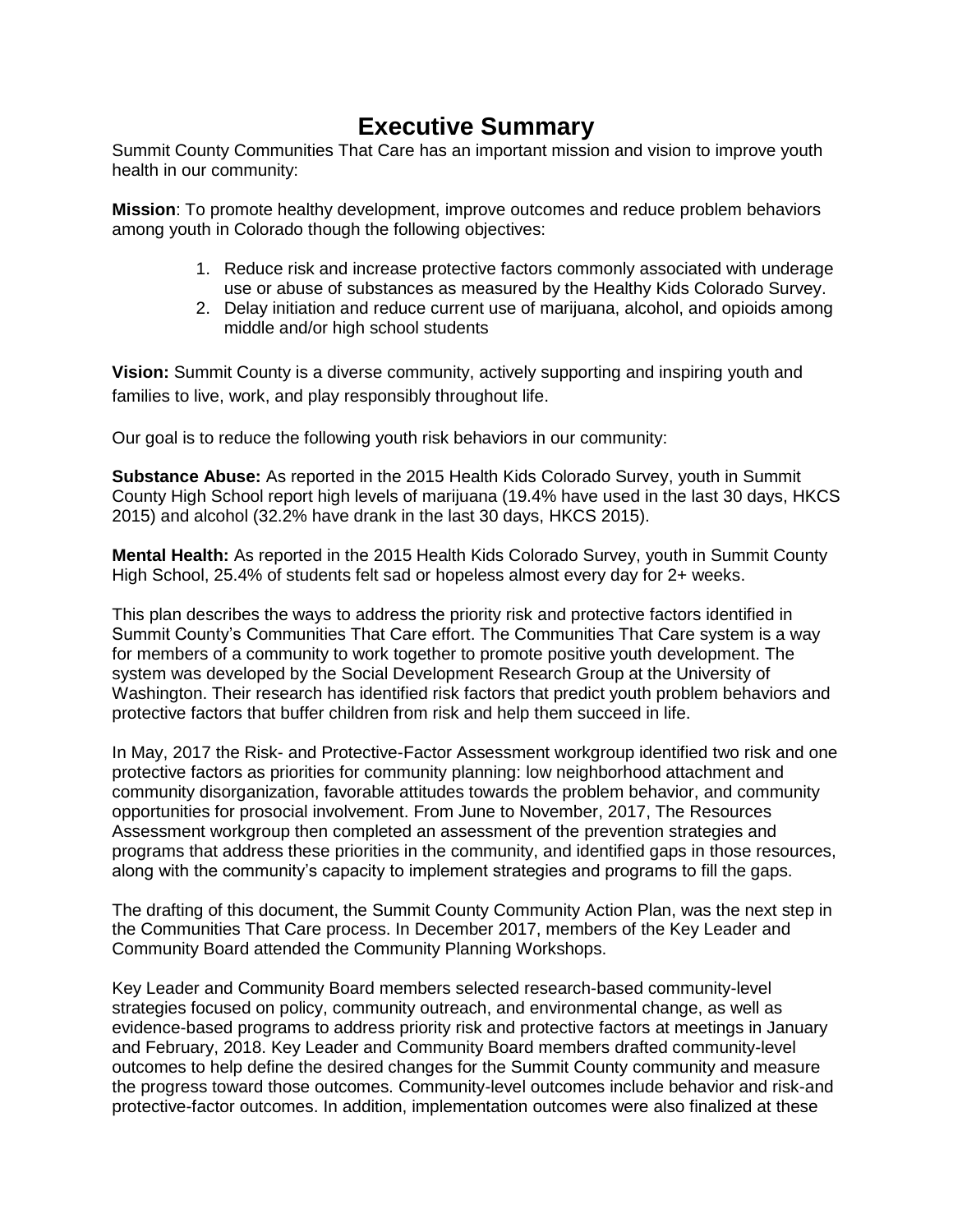meetings. These consist of implementation objectives and goals, which will measure the change that prevention strategies and programs have in the community.

The following are the community-level prevention strategies and programs selected to address each prioritized risk/protective factor:

**Risk/Protective Factor:** Low Neighborhood Attachment and Community Disorganization

• Hot Spot (Community) Mapping

**Risk/Protective Factor:** Favorable Attitudes towards the Problem Behavior

• Mass Media Campaign

**Risk/Protective Factor:** Community Opportunities for Prosocial Involvement

• Promote Social Development Strategy (Positive Youth Development) Broadly in the Community and Build Public Support for Creating Community Spaces for Youth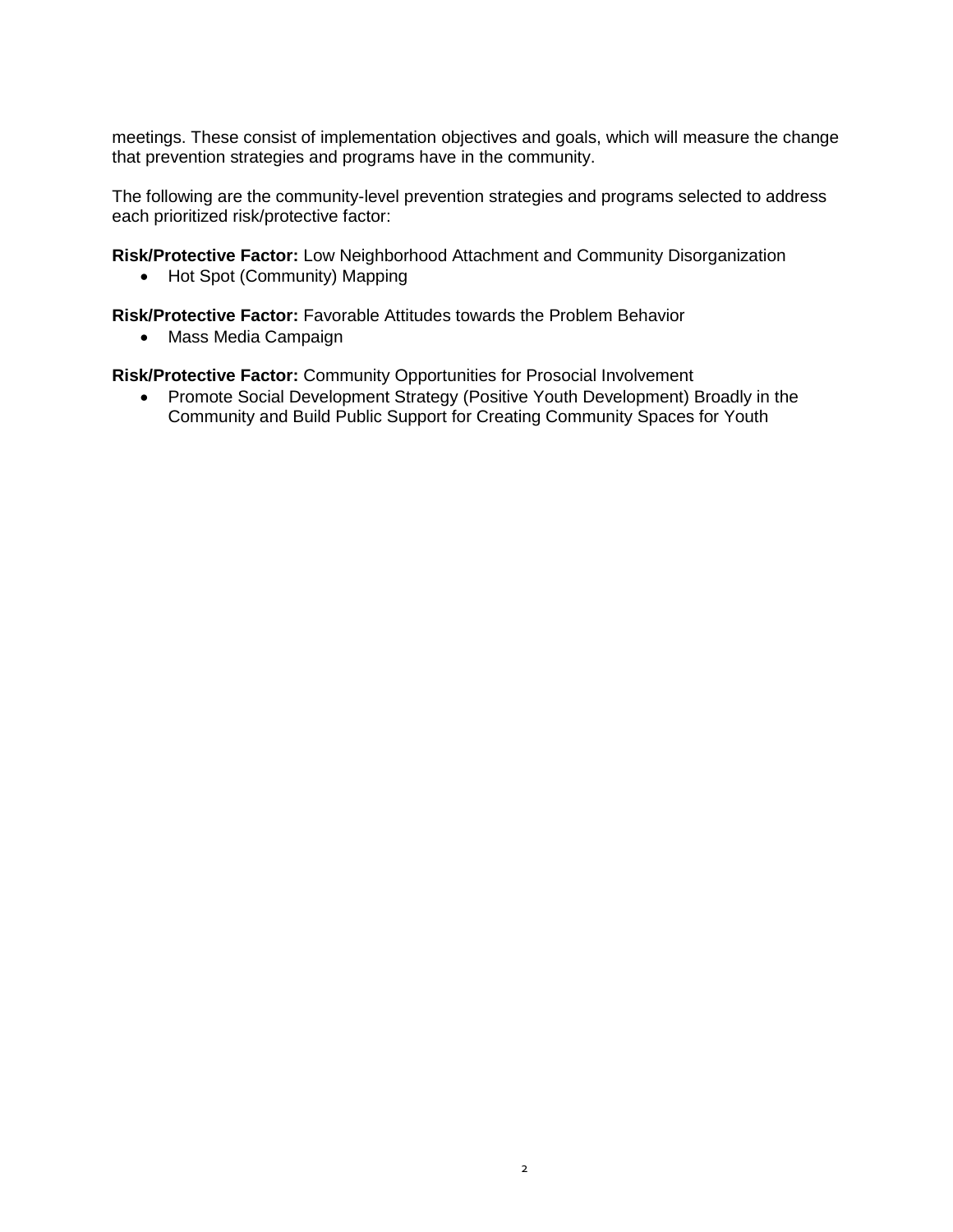## **Outline**

### **Summit County Community Action Plan Outline**

- I. Community Collaboration
- II. Report Overview
	- A. Purpose and use of the plan
	- B. Prevention science overview
	- C. The community plan
	- D. How the information was collected
- III. Community Outcome Goals
	- A. Community-Level Outcomes
	- 1. Health & Behavior Outcomes
	- 2. Risk Factors
	- 3. Protective Factors
	- B. Selected Community-Level Strategies and Programs
		- 1. Low Neighborhood Attachment and Community Disorganization
		- 2. Favorable Attitudes towards the Problem Behavior
		- 3. Community Opportunities for Prosocial Involvement
- IV. Healthy Board Maintenance
- V. Collective Impact
- VI. Implementation and Evaluation
	- A. Social Development Strategy & Positive Youth Development in Our Community
	- B. Social Development Strategy & Positive Youth Development in Our Coalition
	- C. Community-Level Strategies and Programs
		- 1. Low Neighborhood Attachment and Community Disorganization
		- 2. Favorable Attitudes towards the Problem Behavior
		- 3. Community Opportunities for Prosocial Involvement
- VII. Funding Strategies
	- A. Community-Level Strategies and Programs
	- B. To Sustain Community Efforts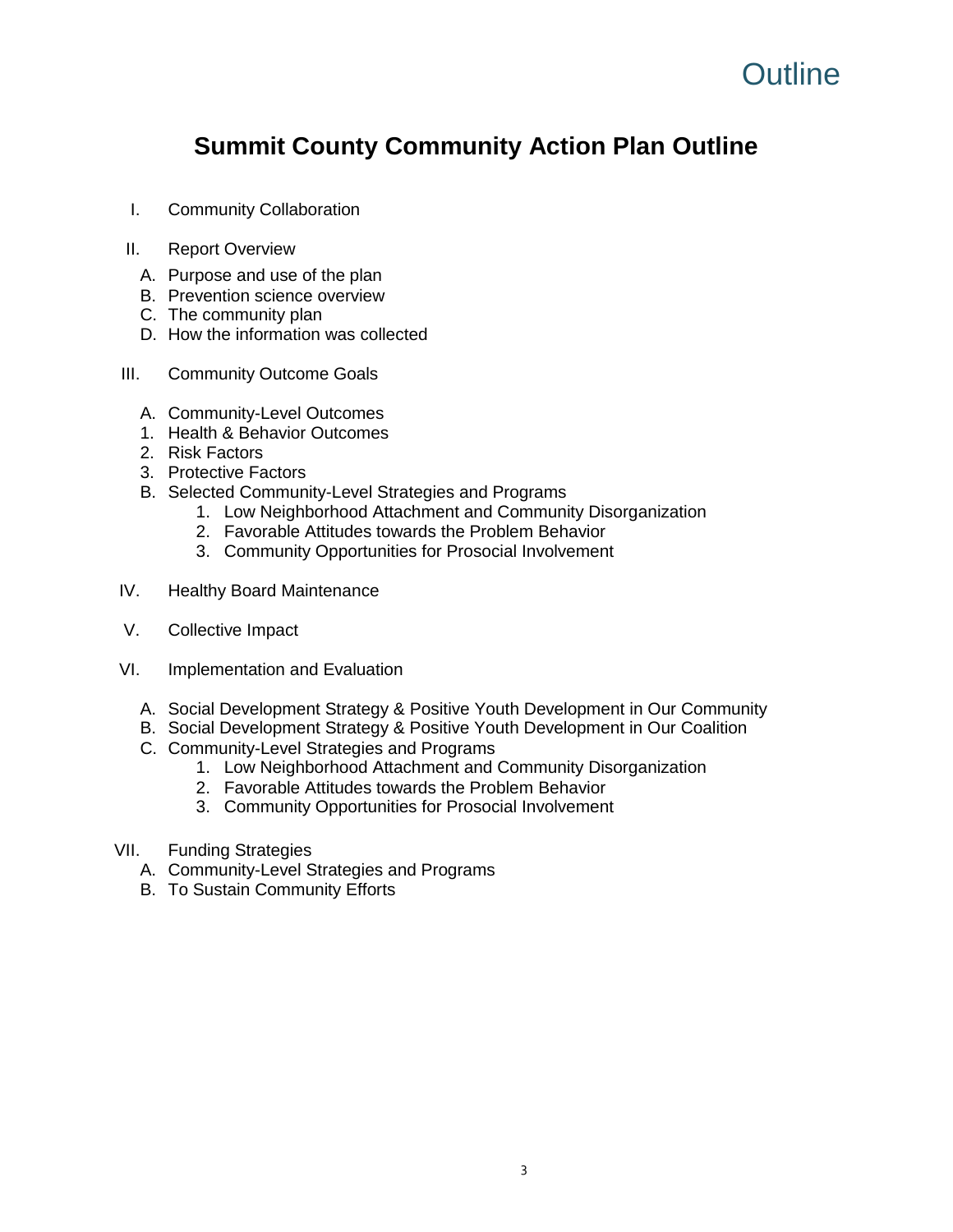## Report Overview

Summit County *Communities That Care* envisions that Summit County is a diverse community, actively supporting and inspiring youth and families to live, work, and play responsibly throughout life. Our efforts are a collaborative project of public health, education, health and human services, civic organizations, law enforcement, and local businesses and other concerned citizens. Many of these agencies have allowed for staff members to utilize their time and energy to support our efforts to create systems that prevent youth substance use and violence, and to promote young people's mental well-being. We also have community members and young people involved in our efforts, who provide their expertise and passion, as well as practical insights on addressing the needs of our young people. All of these partners will be critical in leveraging community assets and resources needed to sustain our prevention efforts now and in the future. The following agencies contributed to the development of this plan, either by being a representative on a board or work group, and/or from contributing information that helped inform our community's decision:

Summit School District Summit County Public Health Summit Community Care Clinic Family Intercultural Resource Center Mountain Mentors & The Drop Teen Center Summit High School Snowy Peaks High School The Peak School Town of Breckenridge Summit County Sheriff's Department Mind Springs Health Center Arapahoe Basin Ski Resort Inter-faith Council Copper Mountain Ski Resort Alpine Bank NAMI Breckenridge Restaurant Association Police Department Town of Frisco

There have been several organizations that have helped strengthen the efforts of the Communities That Care process in Summit County. Multiple County and Town Departments in Summit County will donate resources for the strategies that will be implemented; the Summit County Community and Senior Center, Medical Office Building, and Summit High School have provided the facilities for many of the Communities That Care training sessions, workgroup sessions, and board meetings. In addition, this community action plan helps to address the community needs identified in the Public Health Needs Assessment.

#### **Purpose and use of the plan**

Summit County presents its 2018 - 2021 Community Action Plan. This plan describes the results of the work completed thus far in Summit County's Communities That Care effort, which has been funded by the Colorado Department of Public Health and Environment. However, this report outlines plans that are not limited to this single funding source. Rather, the report serves as a collective impact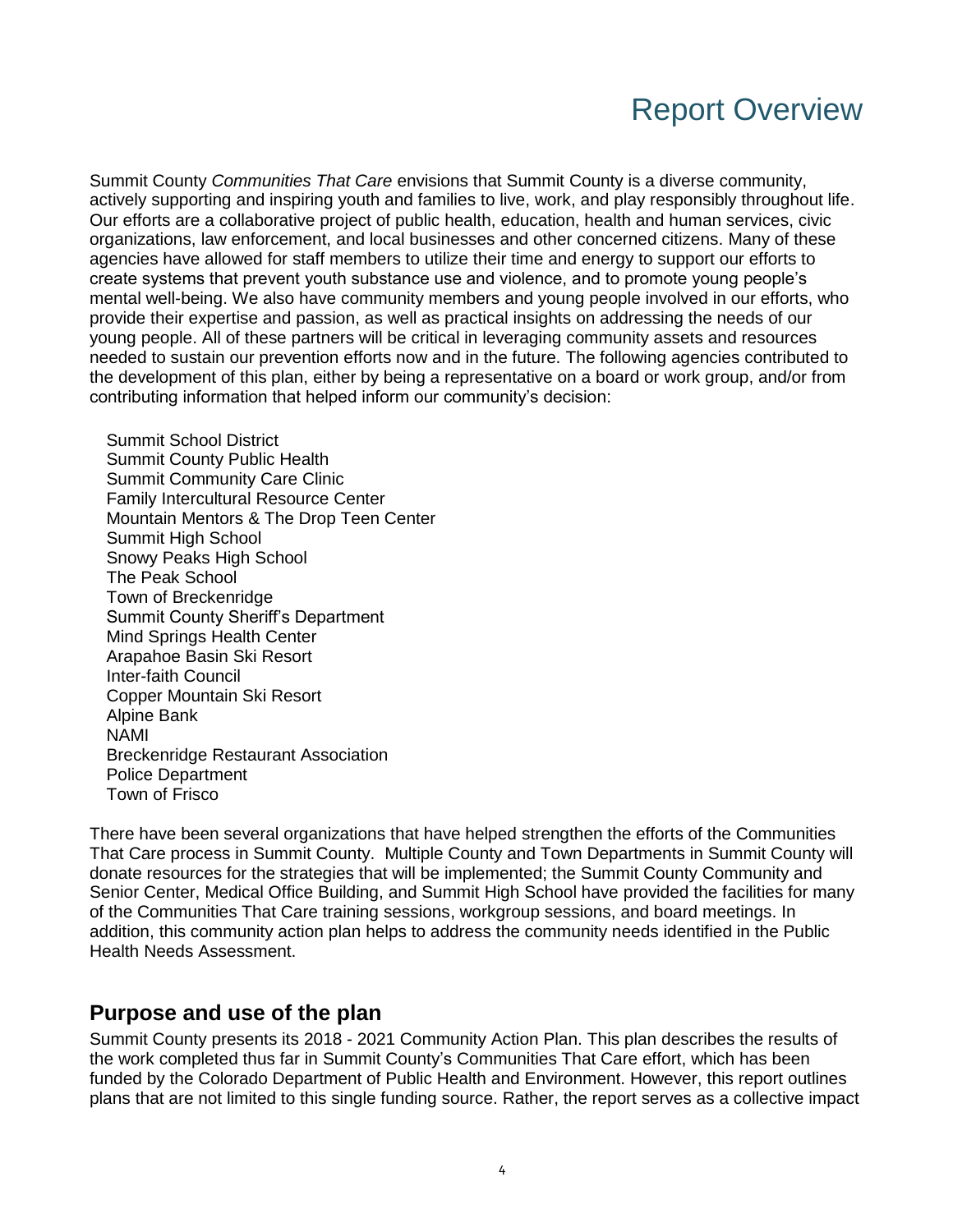### Report Overview

vision for community change in Summit County that will need to leverage multiple funds and resources in the future.

This report describes the changes we want for our community, the community-level prevention strategies and programs that will be implemented to address the community's identified priority risk and protective factors, and the outcomes that will measure progress toward our community's vision.

Summit County implemented the Communities That Care process to help achieve the community's vision as a diverse community, actively supporting and inspiring youth and families to live, work, and play responsibly throughout life.

#### **Prevention science overview**

In the spring of 2016, Summit County began implementing the Communities That Care system. The Communities That Care system helps community members' work together to efficiently and effectively promote positive youth development. The system was developed by Dr. J. David Hawkins and Dr. Richard F. Catalano of the Social Development Research Group at the University of Washington, Seattle. It is based on their research, which has identified risk factors that predict youth problem behaviors and protective factors that buffer children from risk and help them succeed in life.

#### **The community plan**

A key goal of the Communities That Care process is to develop a Community Action Plan that builds on the data-based assessment of a community's priorities, strengths and resources. This plan focuses on priority risk and protective factors and draws on community resources and strengths. It also addresses resource and community capacity gaps, issues and barriers by recommending communitylevel strategies to target policies, community outreach, and environmental changes as well as enhancing existing or implementing new tested, effective programs.

The Summit County plan accomplishes this goal by identifying specific desired outcomes for each selected strategy or program; for the priority risk and protective factors on which the plan is focused; and for adolescent health & behavior problems. It describes how each selected strategy and program will work to bring about desired changes in Summit County's youth and presents recommendations for how these prevention strategies and programs will be implemented in the community. Finally, it provides implementation and evaluation plans for each of these strategies and programs.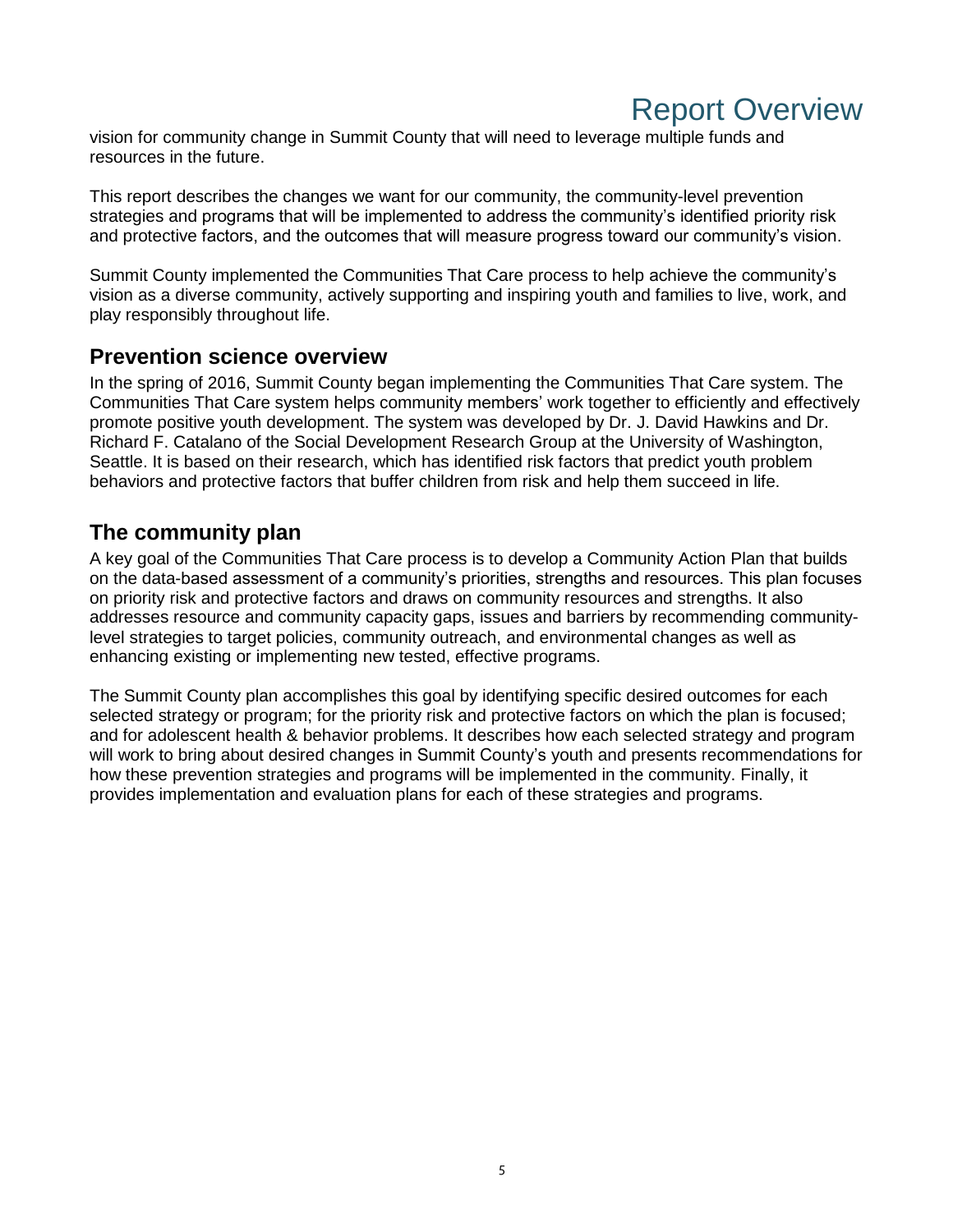## Report Overview

#### **How the information was collected**

In May, 2017, Summit County prioritized risk factors related to youth substance abuse, violence, and mental health on which to focus its prevention efforts, as well as protective factors that could buffer these risks. The report on the prioritized risk and protective factors is located here:

#### [Summit County Data Assessment Report 2017](https://drive.google.com/open?id=1TKljmkaj7trgf57MQpEUTd9ddNBw5P3q%20%20)

Summit County selected the following risk and protective factors:

- 1. Low Neighborhood Attachment and Community Disorganization
- 2. Favorable Attitudes towards the Problem Behavior
- 3. Community Opportunities for Prosocial Involvement

The Resource Assessment then collected information to understand the potential strengths and gaps in our community's capacity to address these risk and protective factors with potential communitylevel prevention strategies and tested, effective prevention programs. In December, 2017 the workgroup presented a list of potential strategies and programs that would benefit our community, and the Key Leader and Community Boards voted to move forward several efforts. The report on the resource assessment and the community strengths and needs to implement these efforts is located here:

#### [Summit County Resource Assessment Report 2017](https://drive.google.com/open?id=1GqNbQCCbg8f-9boaYsWkdiRzzHRsiqVi)

To develop this community action plan, Summit County first drafted community-level outcomes, which consist of behavior and risk- and protective-factor outcomes. Community Board members drafted these outcomes at the Community Planning Workshops in January and February of 2018. Strategy and program selection also took place at these workshops, with the Summit County Community Board members selecting three prevention strategies and programs to address the identified priority risk and protective factors.

Work was next focused on drafting implementation outcomes, which consist of implementation objectives and participant outcomes where applicable. Implementation objectives set a goal for how community-level strategies will create change in communities; participant outcomes describe the desired changes in knowledge, attitudes, skills or behaviors that programs may produce for participants. Community Board members drafted implementation objectives and participant outcomes at the Community Planning Workshops in January and February of 2018.

Following the Community Planning Workshops, a smaller group of Board Members participated in strategy implementation and evaluation planning workshops. Three small groups, one for each strategy to be implemented, set implementation activities, evaluation plans, and funding considerations for each of the prevention strategies over several meetings from February to June, 2018. These implementation activities address gaps in community resources or capacity to implement strategies aligned to our community's priority risk and protective factors. The Key Leader and Community Board reviewed and approved these implementation and evaluation plans in July, 2018.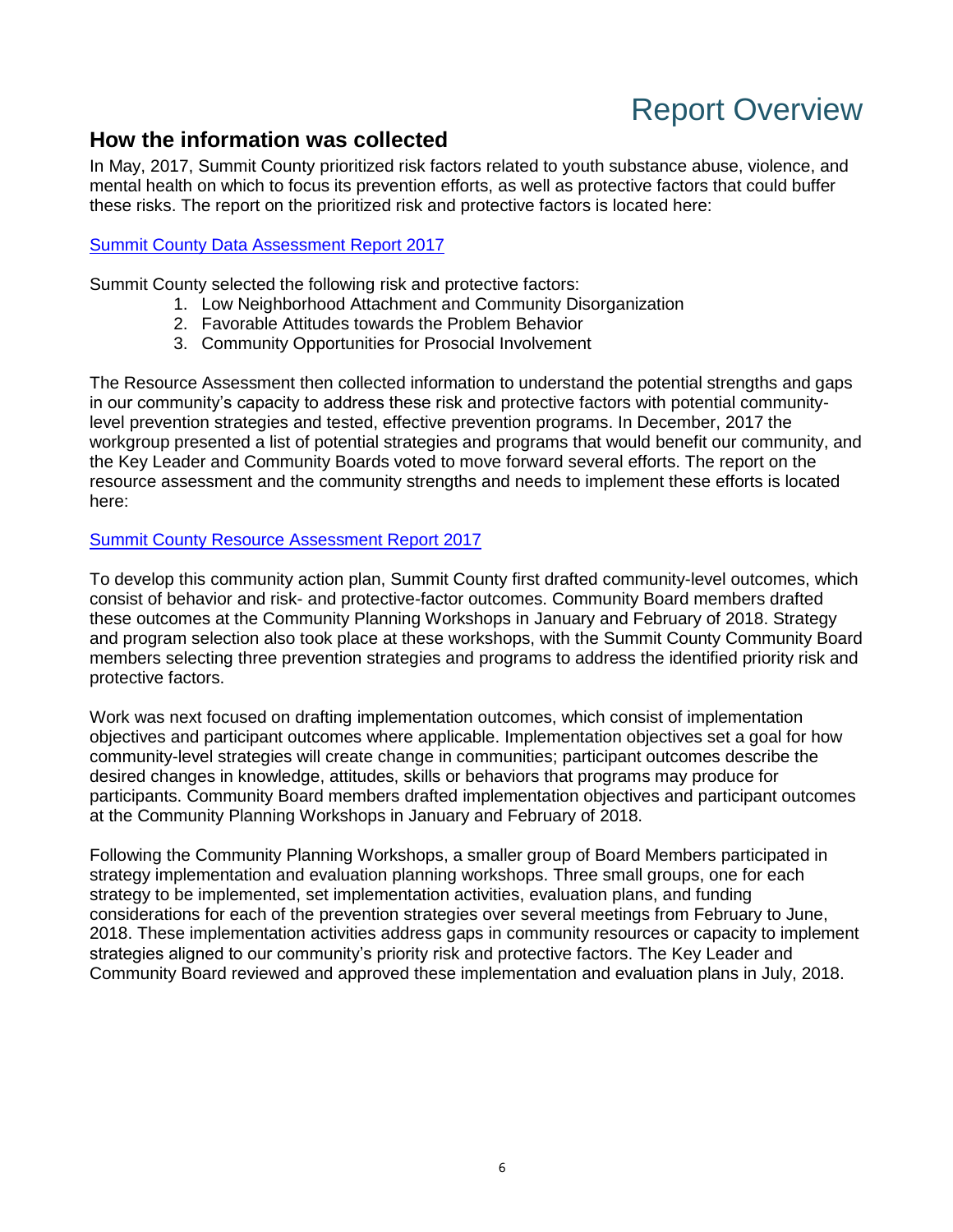#### **Community-level outcomes**

Summit County developed outcome goals for the following priority health & behavior problems:

- Substance use
- Mental Health

Summit County developed outcome goals for the following priority risk & protective factors:

- 1. Low Neighborhood Attachment and Community Disorganization
- 2. Favorable Attitudes towards the Problem Behavior
- 3. Community Opportunities for Prosocial Involvement

**Health & Behavior Outcome Goals** are meant to identify what we hope to achieve in addressing problem behaviors in our community and the Summit County community vision. The outcomes will help measure changes in the problem behaviors of substance use and delinquency. The following table outlines the change goals we have set for our community:

 By 2021, less young people in Summit County are reporting the use of alcohol and marijuana, as well as an increased report of mental health satisfaction.

The health outcomes and problem behaviors addressed in this action plan also help inform the local community health assessment and improvement plan that was developed in Summit County.

**Risk factor outcome goals** are meant to identify what we hope to achieve in addressing the priority risk factors related to the previously described behavior changes.

- By 2021, youth and adults in Summit County will be connected in their neighborhood, workforce, and beyond through communication, awareness, and social capital resources.
	- $\circ$  This goal will be monitored by a number of metrics and indicators throughout the implementation of the Hot Spot (Community) Mapping strategy. Some of these indicators are: focus group data results, quality checks following community meetings and events, and identified recommendations for future community plans.
- By 2021, there will be a shown increase in perception of harm for substance use behaviors for ages 9-25 years old.
	- $\circ$  This goal will be monitored by a number of metrics and indicators throughout the implementation of the Mass Media Campaign strategy. Some of these indicators are: perception of harm data in future Healthy Kids Colorado Surveys, perception of harm data received from adult community surveys, attendance at youth run parent nights, and attendance at additional community events where prevention education and awareness are the focus.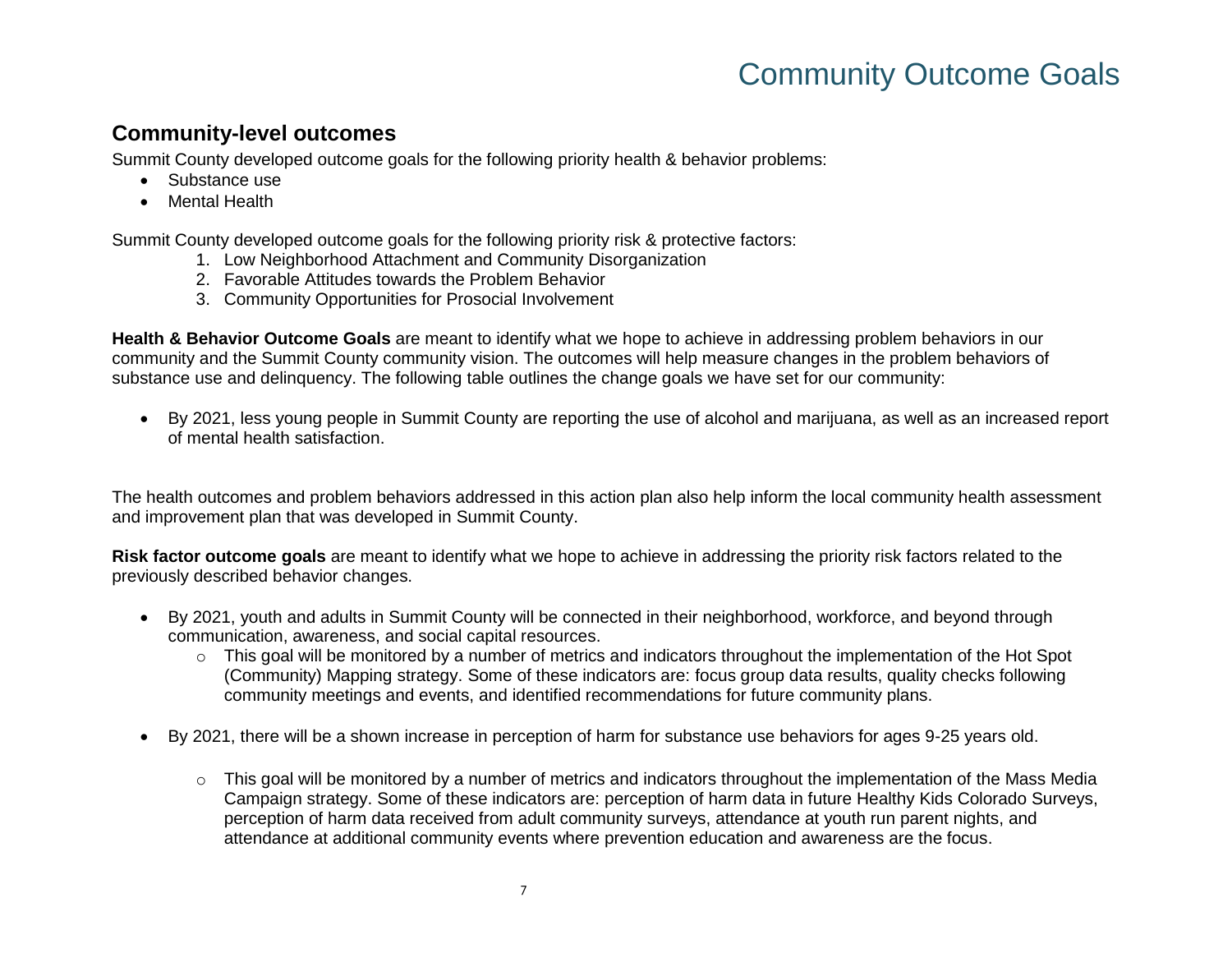**Protective factor outcome goals** specify what we hope to achieve in addressing the priority protective factors related to the previously described behavior changes.

- By 2021, all young people would have access to a safe and fun public space, have opportunities to connect and develop a leadership voice in the Summit County community.
	- $\circ$  This goal will be monitored by a number of metrics and indicators throughout the implementation of the Positive Youth Development strategy. Some of these indicators are: the number of PYD trainings held locally in Summit County, attendance at PYD trainings, attendance of young people at identified safe spaces, and an ongoing Youth Coalition dedicated to creating and leading youth driven activities and initiatives.

#### **Selected community-level strategies and programs**

The following are the prevention strategies and programs and the implementation outcome objectives set for each prioritized risk and protective factor:

**Risk Factor**: Low Neighborhood Attachment and Community Disorganization

**Strategy: Hot Spot (Community) Mapping** 

**Goal Statement:** By February of 2020, we will identify recommendations for environmental and policy changes to impact neighborhood attachment and community safety as a result of our county wide mapping project.

The following were identified as strengths in the community's capacity to implement this strategy:

- County and Town agencies have the expertise, skill-sets, and software to utilize GIS mapping
- County and town departments may be willing to complete these tasks (dependent on funding and time)
- County Commissioners support the idea of Community Mapping Strategy
- Mapping has already been conducted within Summit Middle School, completed by the Mountain Mentors program

The following were identified as areas for improvement in the community's capacity to implement this strategy:

- County/Municipal staff or contracted employees need funding and staff time to complete the GIS mapping, data collection, focus groups, and community perceptual data information gathering
- Community members need to be educated about the importance of mapping, how mapping is connected to environmental changes, and the impact on community wholeness
- Key members of the community need to assist in the process determining the factors that create safe spaces for children, which could create neighborhood attachment and healthy choices in our community
- Funding and organizational contributions will be necessary for successful, complete mapping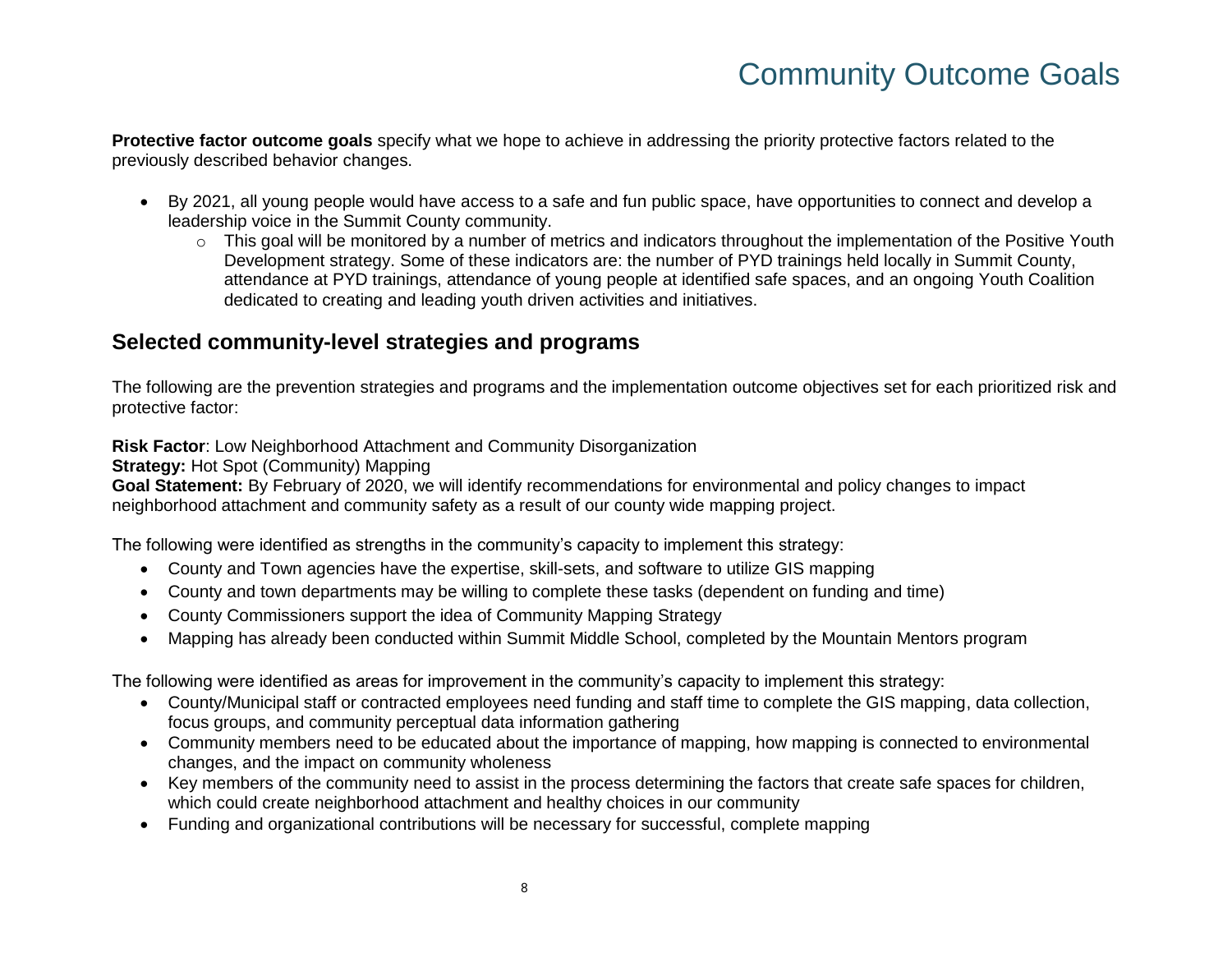**Risk Factor:** Favorable Attitudes towards the Problem Behavior **Strategy:** Mass Media Campaign

**Goal Statement:** By January 2019, to implement a mass media campaign in Summit County using state campaign materials and outreach events to impact the perception of harm reported by community residents and youth in regards to youth substance use.

The following were identified as strengths in the community's capacity to implement this strategy:

- Town leaders supportive and have agreed upon media campaign in yearly budgets
- Collaboration & shared efforts between towns. Mind Springs, Building Hope, and Summit Daily News also involved in mental health campaigns, working together to not overlap.
- State Campaign available for use and further dissemination
- There is a current plan in place to assess effectiveness utilizing two surveys from Corona and Public Health Assessment

The following were identified as areas for improvement in the community's capacity to implement this strategy:

- Gaps identified for following groups: young adults, adults without children, school aged children, Latino population, & tourists
- Need dedicated staff member to manage effort and provide expertise (Currently an add-on duty for two county employees, not within usual job duties)
- Town budget funding on a year to year basis (potential gap)

**Protective Factor:** Community Opportunities for Prosocial Involvement

**Strategy:** Promote Social Development Strategy (SDS/PYD) Broadly in the Community & Support Community Spaces for Youth **Goal Statement:** By October 2020, to change the way Summit County youth are involved and partnered with in community organizations and spaces throughout the county.

The following were identified as strengths in the community's capacity to implement this strategy:

- Summit County is already doing a lot of great work in this protective factor within its youth serving organizations. Summit County has several youth coalitions and youth leadership groups.
- The Drop is a safe and accessible teen center located in Frisco. The Drop has current drop hours after school and hosts activity nights both at the teen center and in the community for the youth who attend.
- Many organizations are already utilizing the PYD strategy in their youth programs. Most of these organizations practices are also evidenced based and evaluated within their programs.

The following were identified as areas for improvement in the community's capacity to implement this strategy:

 Current gaps that were found to exist in this area of Summit County's programming is the need for increased resources at the Teen and Pre-teen age level. Although The Drop is a valued resource and is doing a lot for this age group, it can be a hard age to motivate and gain participation in the activities. Increased funding could be helpful to support additional drop-in hours, activities for the youth, and the hiring of young people to run programs and activities.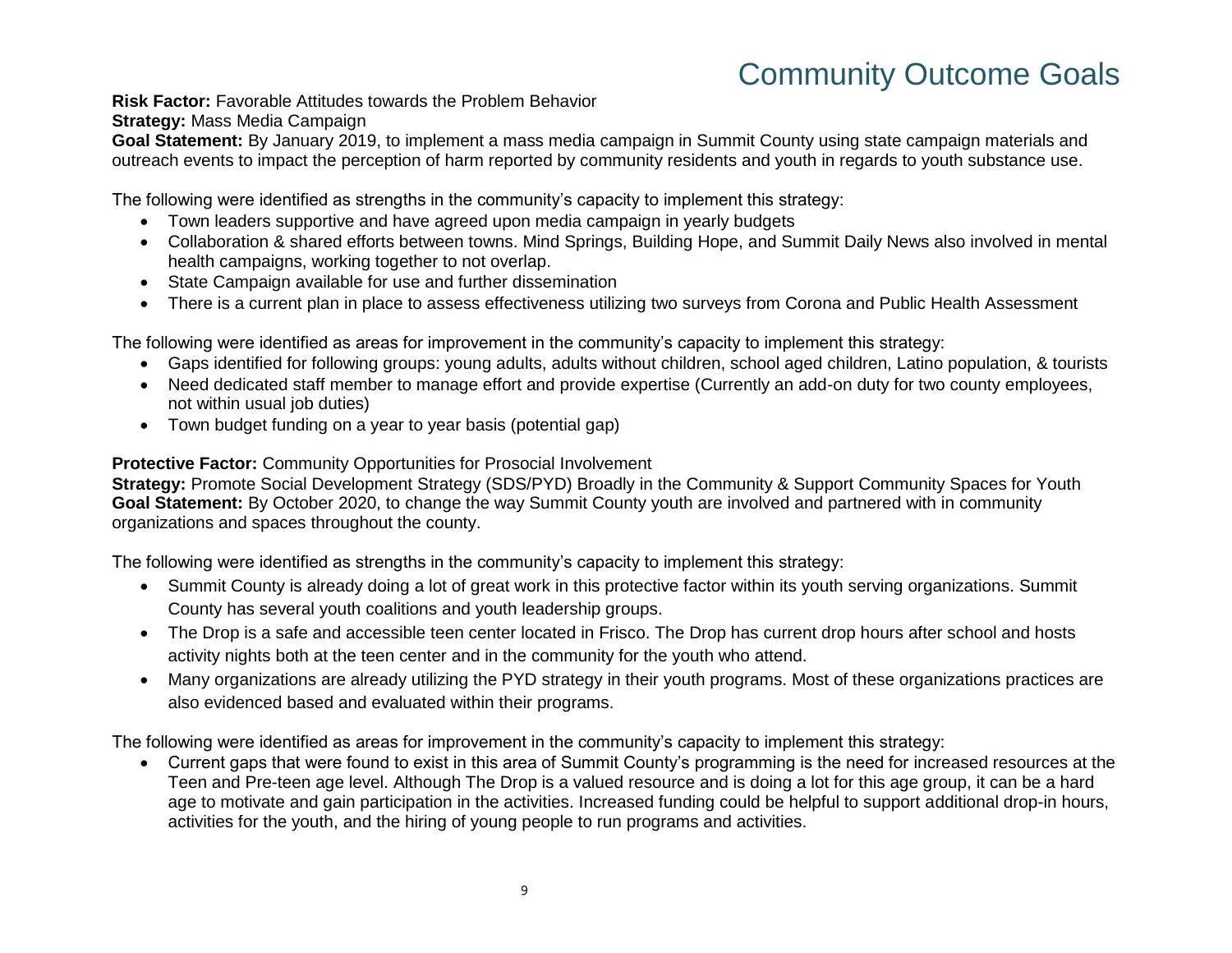- There is also a gap in the programming available for Summit County's Latino community. Providing a space and programs that are specific to this population in Summit County is currently needed.
- It would also be recommended that staff and community members be trained in PYD as a way to implement this strategy at the community level and ensure its use across all organizations, partners, and community members.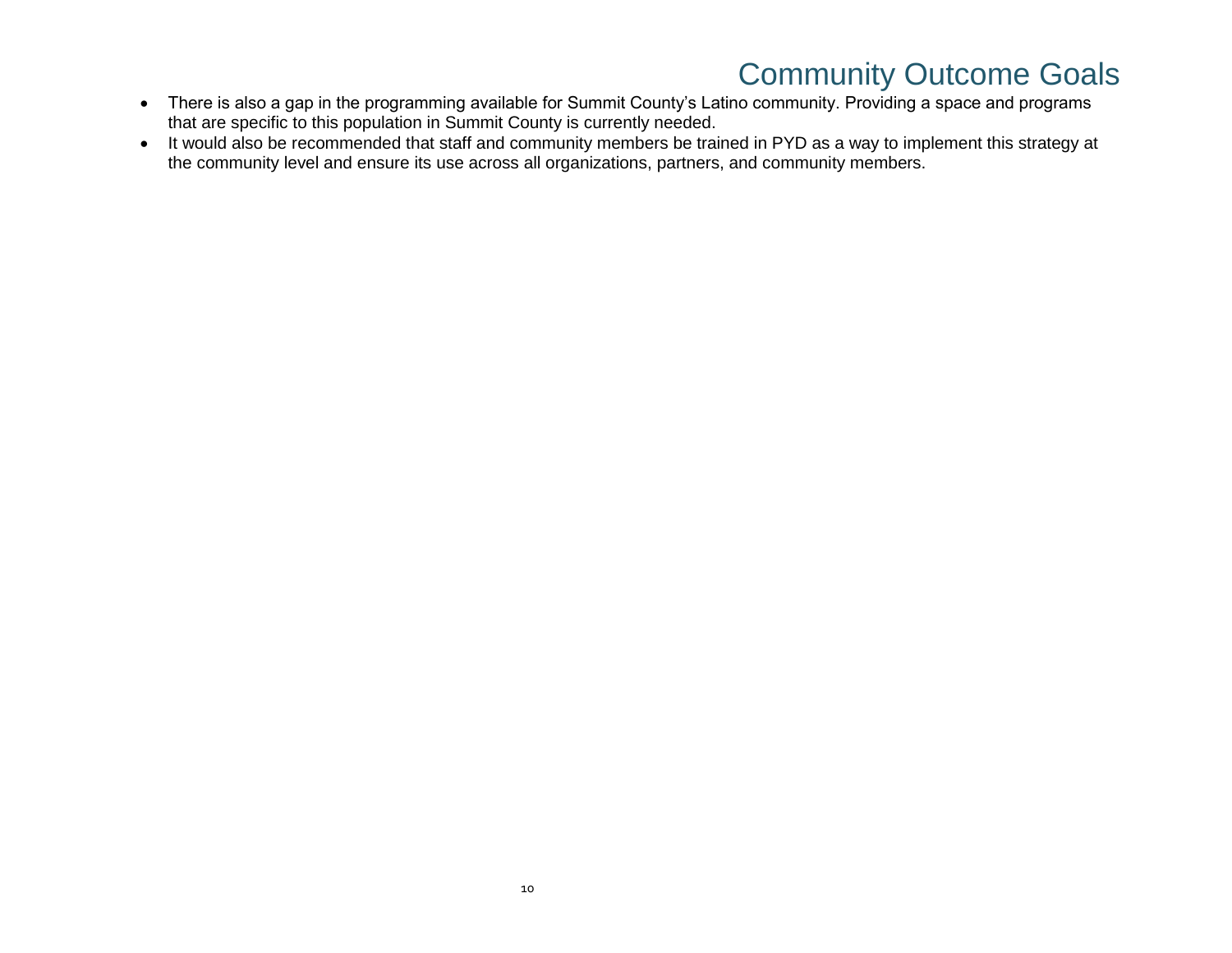## Healthy Board Maintenance

We strive to maintain a healthy and vibrant coalition that supports the implementation and evaluation of these strategies and programs moving forward.

We commit to focusing attention on healthy board maintenance in the coming year, and have outlined the following goals to achieve this vision, and to provide opportunities, skills, and recognition to the board:

- To ensure every board member feels heard and that their ideas and visions are given space within the CTC process.
- To incorporate Summit County CTC Youth Advisors in every decision being made throughout the implementation and evaluation planning process using state developed tools such as the Youth Advisor readiness assessment and Youth Advisor Orientation documents.
- To have every board member trained in Positive Youth Development
- To enhance board diversity that accurately reflects the demographics of the Summit County community.
- To continue supporting youth lead initiatives determined by the Youth Coalition and Advisors
- To enhance the involvement of young people at every organization and business that directly or indirectly influences Summit County youth, again utilizing Youth Advisor readiness assessments and orientation materials designed by CDPHE Youth Advisors
- To promote leadership of young people at community events, on organization boards, and within safe businesses in the community
- To incentivize and accurately reflect the value that Youth Advisors and Youth Coalition members bring to the CTC process through budgeted youth stipends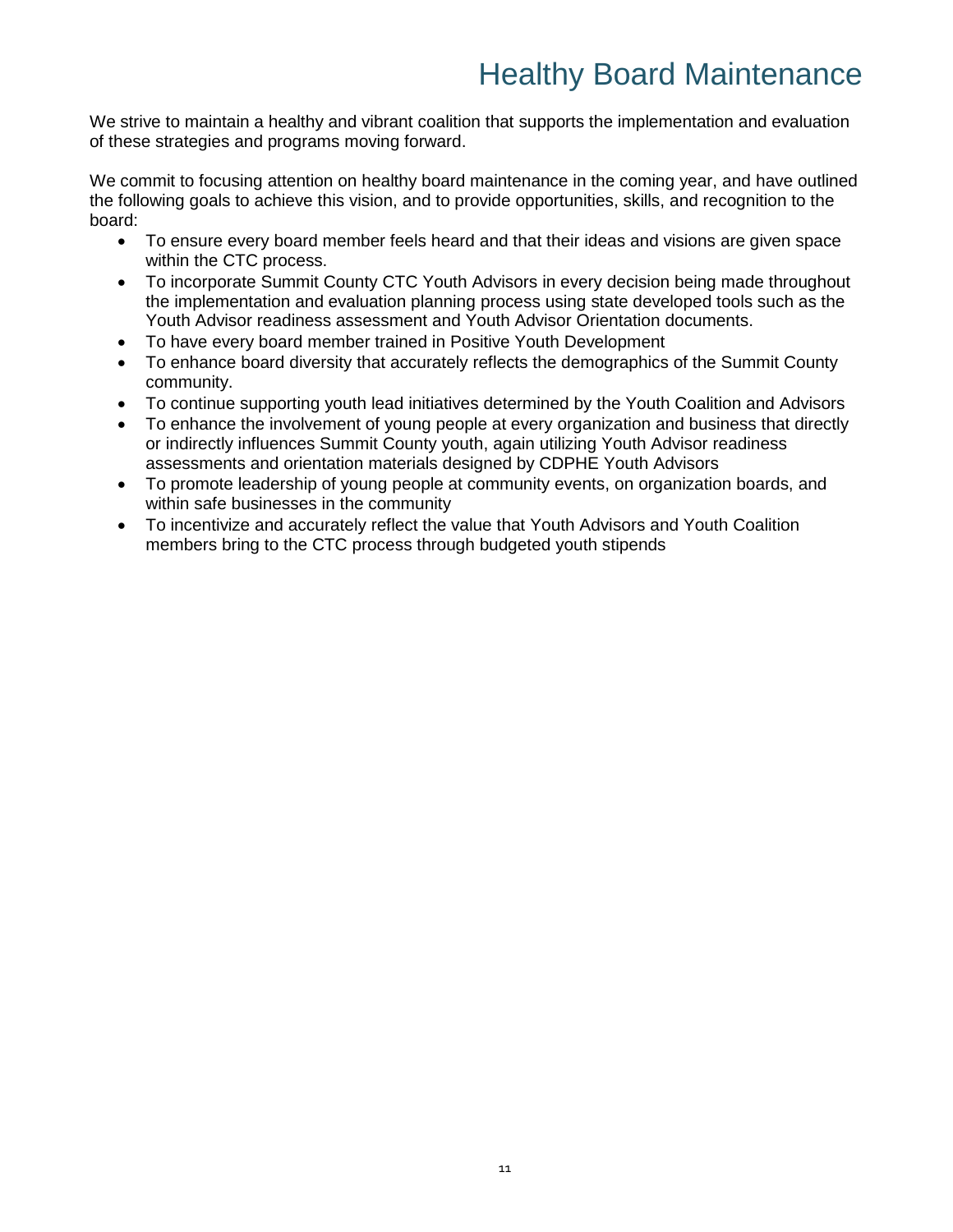## Collective Impact

We strive to have a community that is dedicated to the prevention of youth substance use and violence and the promotion of mental-wellbeing of young people. We know that an effective prevention system means that many agencies and individuals work together with a common mission to address community and young people's needs.

We commit to focusing attention on applying the principles of collective impact to maximize existing community assets to support the goals of this community action plan, as well as the strategies and programs in it. These strategies and programs were selected as part of a comprehensive community planning effort, and we recognize the potential that can be achieved when there is broad community focus on common goals. We have developed the following goals toward this end:

- Activate our funding workgroup to explore potential funding streams for all the pieces of our community's action plan
- Work across agencies to ensure appropriate support for successful implementation of each strategy, program, or practice described in this plan
- Enhance each implemented strategy in years to come with continued evaluation and improvement plans

At the same time, we also commit to finding common, community-integrated ways to achieve the sustainability of our collective efforts, embodied in the Communities That Care coalition and process – that have at their heart the ability to integrate community and youth voice into the mission to prevent problem behaviors by building robust community systems that support healthy youth development and safe and supportive spaces for young people to flourish. We know that if we do not start working on securing sustainable support for our coalition, much of our progress will be lost.

We have developed the following goals to ensure that efforts like ours can be sustained in the future:

- Leaders of community organizations and departments continue to make the CTC strategies established today a part of their agency goals for the future
- Strategies determined through this CTC process will be adopted by designated leading organizations so that continued success of the strategies can be long term in the community
- Leaders and community members will commit to the continued enhancement of strategies implemented through the CTC process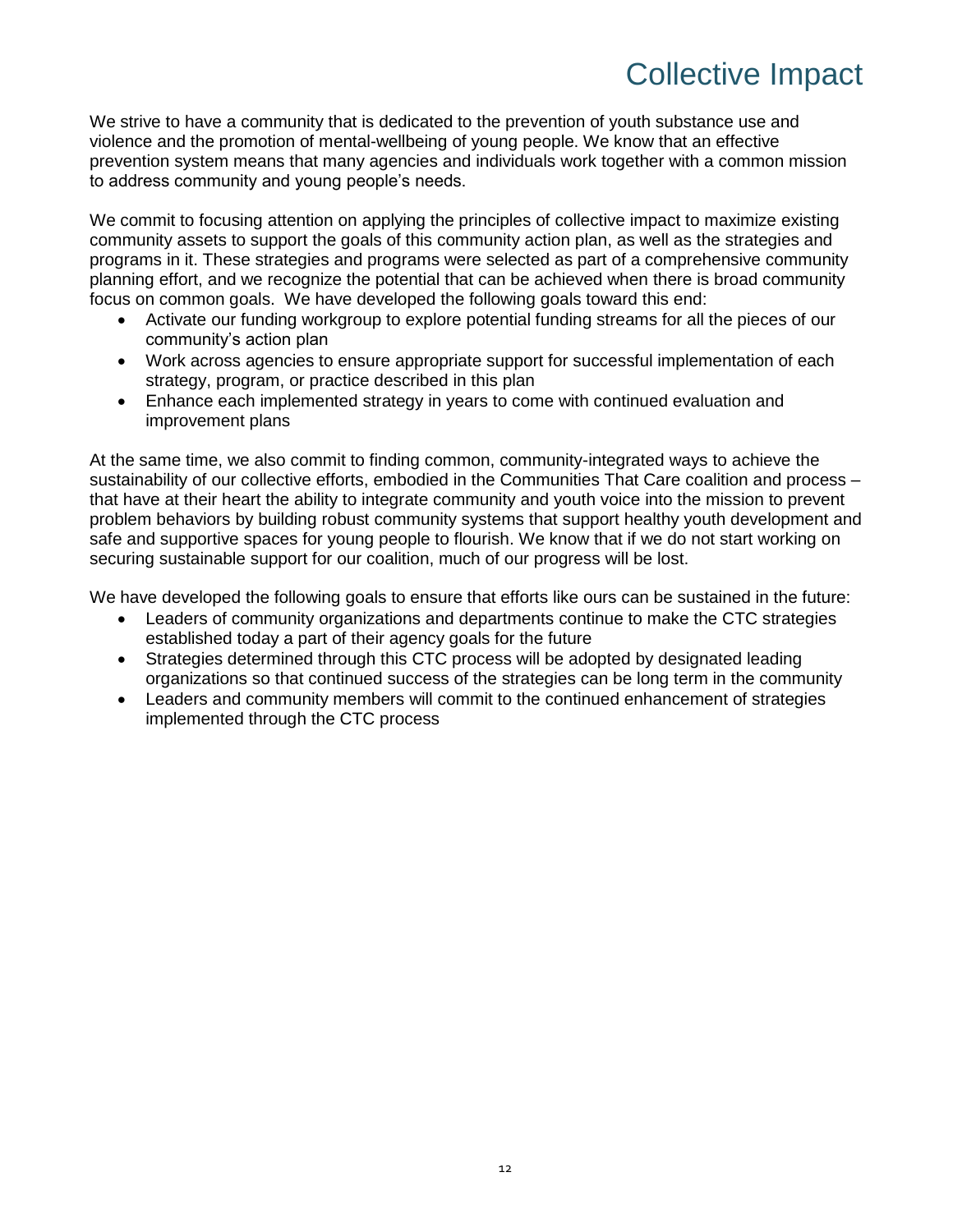## Funding Strategies

Summit County Communities That Care has developed implementation and evaluation plans to promote the social development strategy and positive youth development in our community, as well as prevention strategies to address our identified risk factors.

#### **Community-Level Prevention Strategies and Programs**

**Risk Factor:** Low Neighborhood Attachment and Community Disorganization

**Strategy:** Hot Spot (Community) Mapping

[Summit County Community Mapping Implementation and Evaluation Plan](https://docs.google.com/spreadsheets/d/1qTK84kQBsm2hDvPahGtnCwts7KRAYAUVBk39g8JH9pw/edit?usp=sharing)

**Risk Factor:** Favorable Attitudes towards the Problem Behavior

**Strategy:** Mass Media Campaign

[Summit County Mass Media Campaign Implementation and Evaluation Plan](https://docs.google.com/spreadsheets/d/1fXEVjgdRdxElENx1Mkx8qLtcWPGTp_mFHMecQ8MYR0w/edit?usp=sharing)

**Protective Factor:** Community Opportunities for Prosocial Involvement

**Strategy:** Promote Social Development Strategy (SDS/PYD) Broadly in the Community & Support Community Spaces for Youth

[Summit County Positive Youth Development Implementation and Evaluation Plan](https://docs.google.com/spreadsheets/d/1_AZkhuZsdtOFPG3MwgQzypHULzCyPdRSPgHEpQ5K6nE/edit?usp=sharing)

#### **Funding Strategies**

Summit County Communities That Care has developed preliminary funding plans to support the development, implementation, evaluation, and sustainability of our selected prevention strategies and programs to ensure that CTC can be continued in years to come.

For the selected strategies and programs, we plan to fund these efforts as follows:

**Strategy: Hot Spot (Community) Mapping Strategy** 

We plan to utilize \$10,000 of the funding currently provided by CDPHE to support this strategy. These funds may be used towards any of the following needs: contracting costs for a  $3<sup>rd</sup>$  party to help the Planning Departments with focus groups, data collection, and analysis; a contractor to assist the GIS Department with mapping creation; mapping software purchase; software programming that will demonstrate the mapping strategy and outcomes to the community; and a grant writer to identify and write for grants that will help to fund additional strategies identified as a need through the mapping process.

Additional funds will also be need to support these efforts. These investments may include: